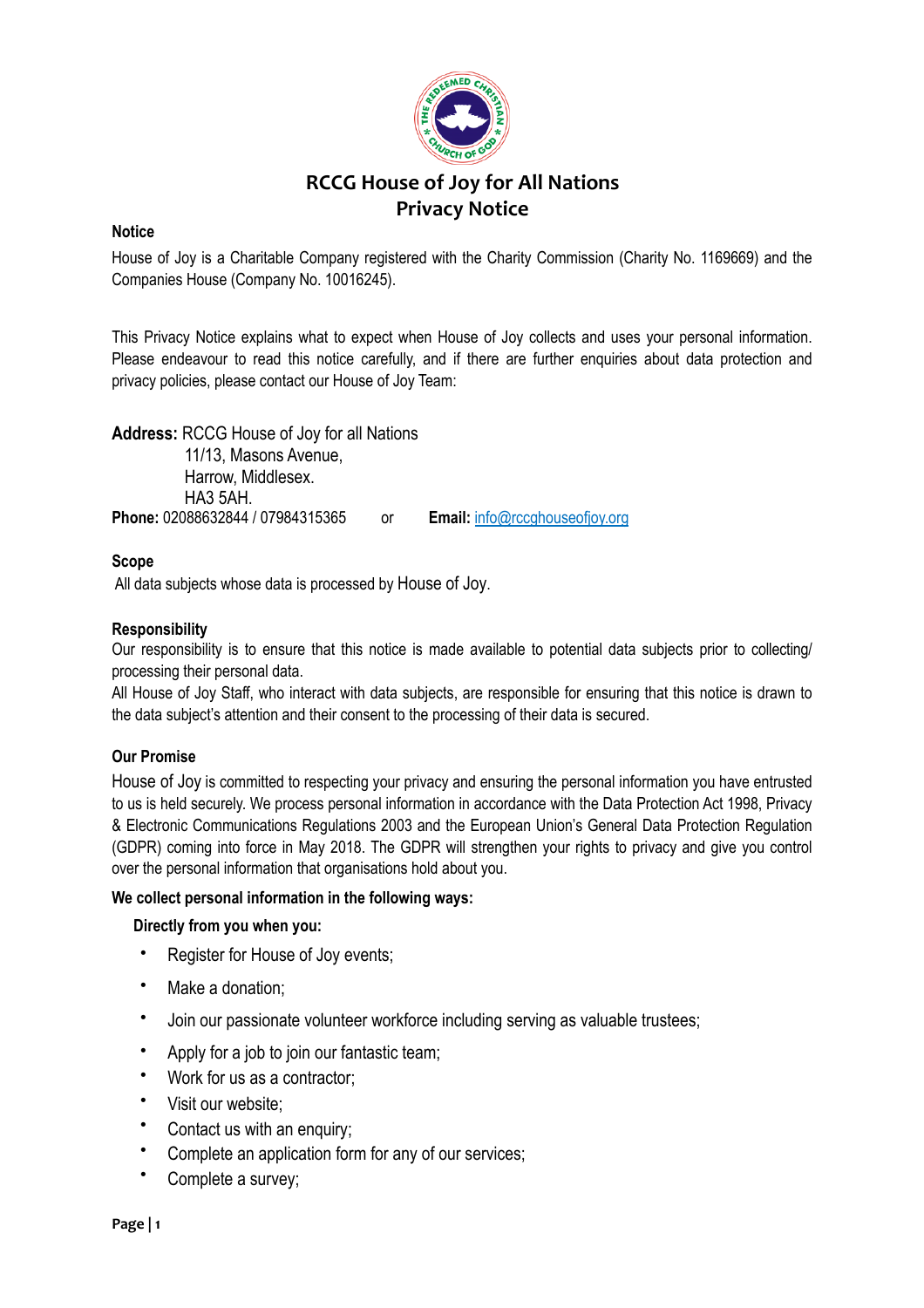# **From other sources:**

• We may use Google or other search engines, Royal Mail's postcode finder, National Change of Address update (NCOA®) or the electoral roll, to check the accuracy of the address or data we hold;

# **Fair Processing Notice**

## **What is Personal Data?**

Under the EU's General Data Protection Regulation:

Personal Data is defined as *"any information relating to an identified or identifiable natural person ('data subject'); an identifiable natural person is one who can be identified, directly or indirectly, in particular by reference to an identifier such as a name, an identification number, location data, an online identifier or to one or more factors specific to the physical, physiological, genetic, mental, economic, cultural or social identity of that natural person".* 

## **The Personal Information We Collect:**

- Personal identifiers such as your title, date of birth;
- Contact details including postal address, postcode, email and telephone number;
- Financial information such as your bank details;
- Whether you are a UK taxpayer;
- Spouse, Children, when you are registering for some of our events;
- Letters you write to the House of Joy:
- Records of your contact with us.

## **Sensitive Personal Data**

- The Data Protection Act recognises some information as *'sensitive personal data'*. This includes, but is not limited to, information which reveals your religious beliefs, health records, race or ethnic origin, sexual orientation.
- House of Joy is a Church committed to preserving its Christian ethos and its beliefs in accordance with our statement of faith (further details are available on our website **[www.rccghouseofjoy.org](http://www.rccghouseofjoy.org)**). Where necessary and consented to, we may collect details about your personal faith.
- Additionally, we collect details about any health concerns or disability you have disclosed so we can meet any additional customer service requirements.
- We also receive prayer requests, and the information may reveal sensitive personal data. As a praying church, we may share and pray for these needs at our internal prayer sessions.
- We will always treat any sensitive personal data we process with greater care and process the information in accordance with the Data Protection Act.

## **Why We Collect Your Personal Information**

- House of Joy collects your personal information to carry out our primary objective, which is to advance the Christian Faith and the Relief of Poverty. The benefit of being on our correspondence list is that you get information about our outreach events, training for both spiritual and physical development and realtime information on how we are reaching out to our community and responding to your queries and acknowledging the donations you make. You may also get a notification on Prayer and Fasting Programmes, notification on consultations that affect the Christian Faith, notification of other events on the Christian Calendar globally.
- To reclaim tax on Gift Aid donations, if applicable.
- To verify that you are over 18 and if not, obtain permission from your parent/guardian to process your information or accept any regular donations.
- To enable us to take greater care when engaging with our senior citizens.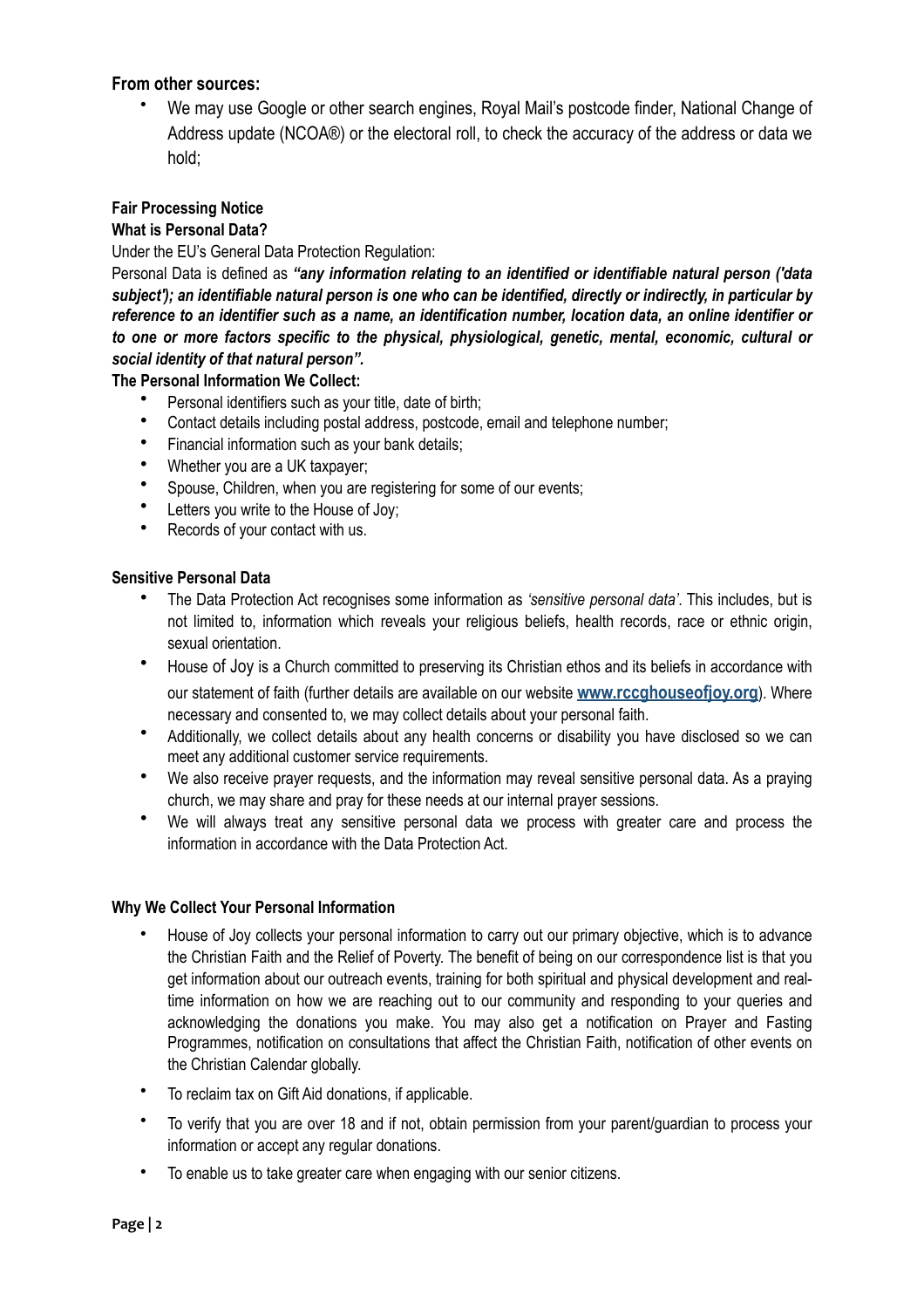- When you visit our website, we may gather information about which pages you visit to help us improve and provide you with the best service.
- To determine and improve the effectiveness of our website and publicity campaigns.
- To keep you informed about our activities. Please see more details in the [Publicising Permissions](#page-2-0)  [section.](#page-2-0)
- To enable us to contact you with relevant and the most appropriate information.
- To manage and coordinate our volunteers.
- For compliance with employment law and other statutory requirements.

#### **How House of Joy uses your information**

- House of Joy will process that means to collect, store and use the information you provide in a manner that is compatible with the EU's General Data Protection Regulation (GDPR). We will endeavour to keep your information accurate and up to date and not keep it for longer than is necessary. In some instances, the law sets the length of time information has to be kept, but in most cases, House of Joy will use its discretion to ensure that we do not keep records outside of our normal business requirements.
- Our aim is not to be intrusive, and we undertake not to ask irrelevant or unnecessary questions. Moreover, the information you provide will be subject to rigorous measures and procedures to minimise the risk of unauthorised access or disclosure.
- We may pass your personal data on to our service providers who are contracted to House of Joy in the course of dealing with you. Our contractors are obliged to keep your details securely and use them only to fulfill the service they provide you on our behalf such as registration or payment processing. Once your service needs has been satisfied, or the case has been closed, they will dispose of the details in line with our record retention procedures. If we wish to pass your sensitive personal data onto a third party, we will only do so once we have obtained your consent, unless we are legally required to do so.

#### <span id="page-2-0"></span>**Publicising Permissions**

We love sharing news about what God is doing through the Church and the resources including events organised to advance our primary objectives. This includes sending you information about our work, news, events, information on volunteering, prayer requests and also to celebrate your special events.

#### • **Email and Text Communication**

We will ask for your permission to contact you by email, text or WhatsApp messages for evangelistic purposes. We will also ask permission to contact you on special events (such as birthdays and anniversaries).

# • **Postal Communication**

From time to time, we may send you information about our work and to celebrate your special events (such as birthdays and anniversaries), unless you have told us you would prefer not to receive this information by post. If you have registered with the Mail Preference Service (MPS), we will only send you information by post, if you have given us permission to do so.

• **Telephone Communication**

We may call to update you on the vital work we are doing as well as to celebrate with you on your special celebrations (such as birthdays and anniversaries). If you have registered your number with the Telephone Preference Service (TPS), we will only make publicising calls to you if you have given us permission to do so.

By consenting to this, you are giving us permission to perform those actions.

House of Joy is committed to respecting your choice to receive publicising information. You can update your permission and contact preferences at any time by: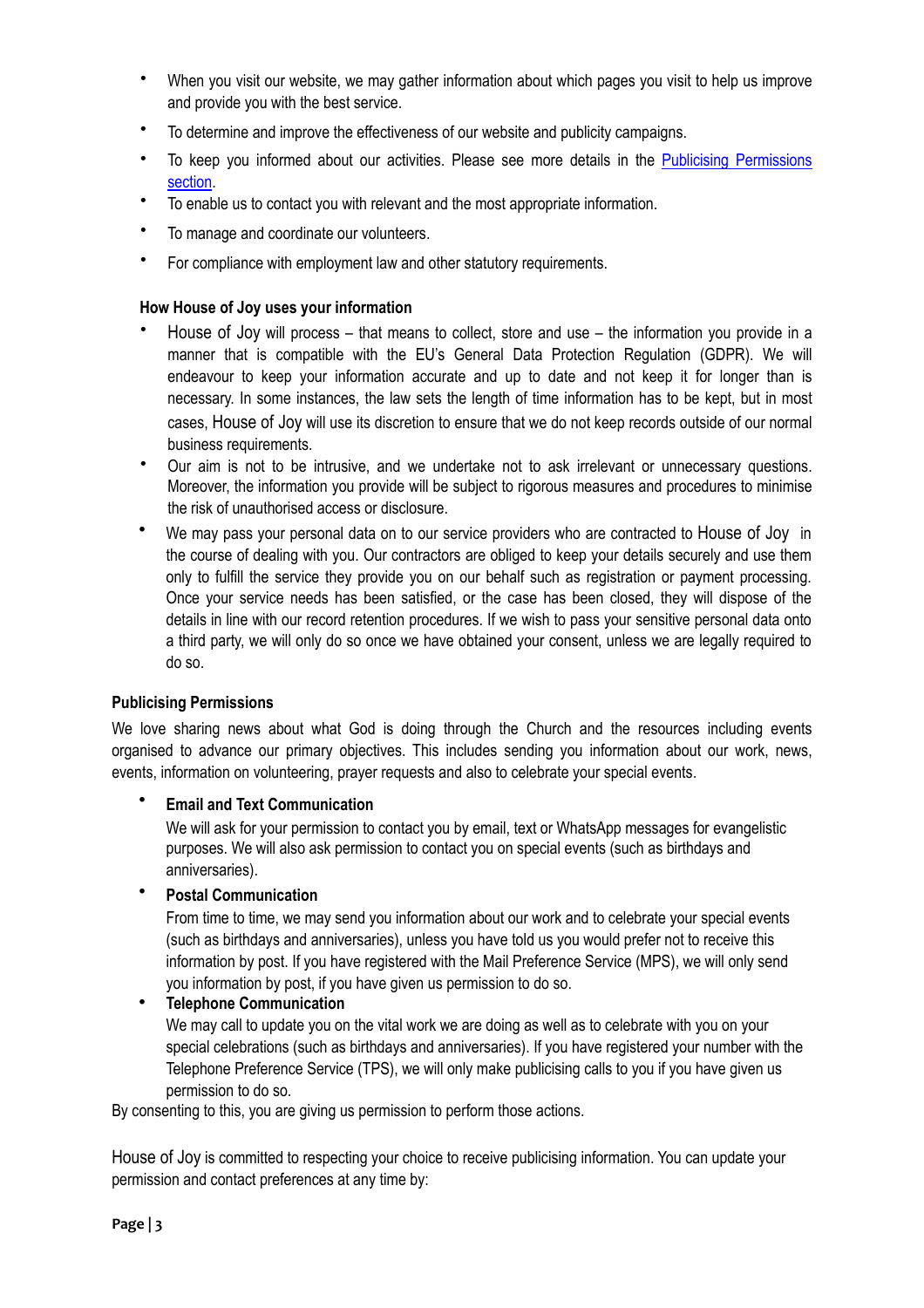- Calling
- **Emailing**
- Clicking the *'unsubscribe'* link included in each email communication or text message we send.

#### **Who We Share Your Information With**

- House of Joy is part of the global RCCG family with presence in over 190 countries both inside the European Union and outside the European Economic Area (EEA). We will only share personal information as is necessary to fulfil our administrative needs.
- House of Joy is committed to ensuring that where data is to be transferred overseas, adequate levels of data protection safeguards when processing your personal information are in place.
- We may also share your personal information with trusted third parties, where they are contracted to develop or maintain our systems.
- We monitor information security compliance and have written contracts which obligate our partners or third-party providers to process your personal information only on our instructions and in accordance with applicable data protection and privacy laws.
- House of Joy and any of its affiliate entities may be under a duty to disclose your personal information where required in order to comply with any legal obligation.

## **How Long We Keep Your Data**

House of Joy will only keep your personal information for as long as it is required and in accordance with statutory requirements. For example, HMRC requires that we keep a record of your name, address and Gift Aid declaration for six years from the date of your last donation. Where the information is no longer required, we will ensure that it is disposed of in a secure manner.

If you have indicated that you do not wish to hear from us in the future, we will keep the minimum information necessary to ensure we avoid contacting you any further.

#### **Your Information Rights and Choices**

The Data Protection Act (DPA) gives you the right:

- To request in writing and securely obtain copies of the personal information House of Joy holds about you.
- To correct or update your personal information processed by House of Joy.
- To request House of Joy to stop using your personal information for publicising purposes or for any other purpose where there is no legal requirement for continued processing.

The Privacy and Electronic Communications Regulations (PECR) gives you the right:

- To choose whether or not to receive publicising communication from us by email, text or telephone. Please see the [Publicising Permissions section](#page-2-0) for more information about how to change or update your contact permissions and preferences.
- To know about the cookies House of Joy uses so that you can decide whether to give us permission to store a cookie on your device.